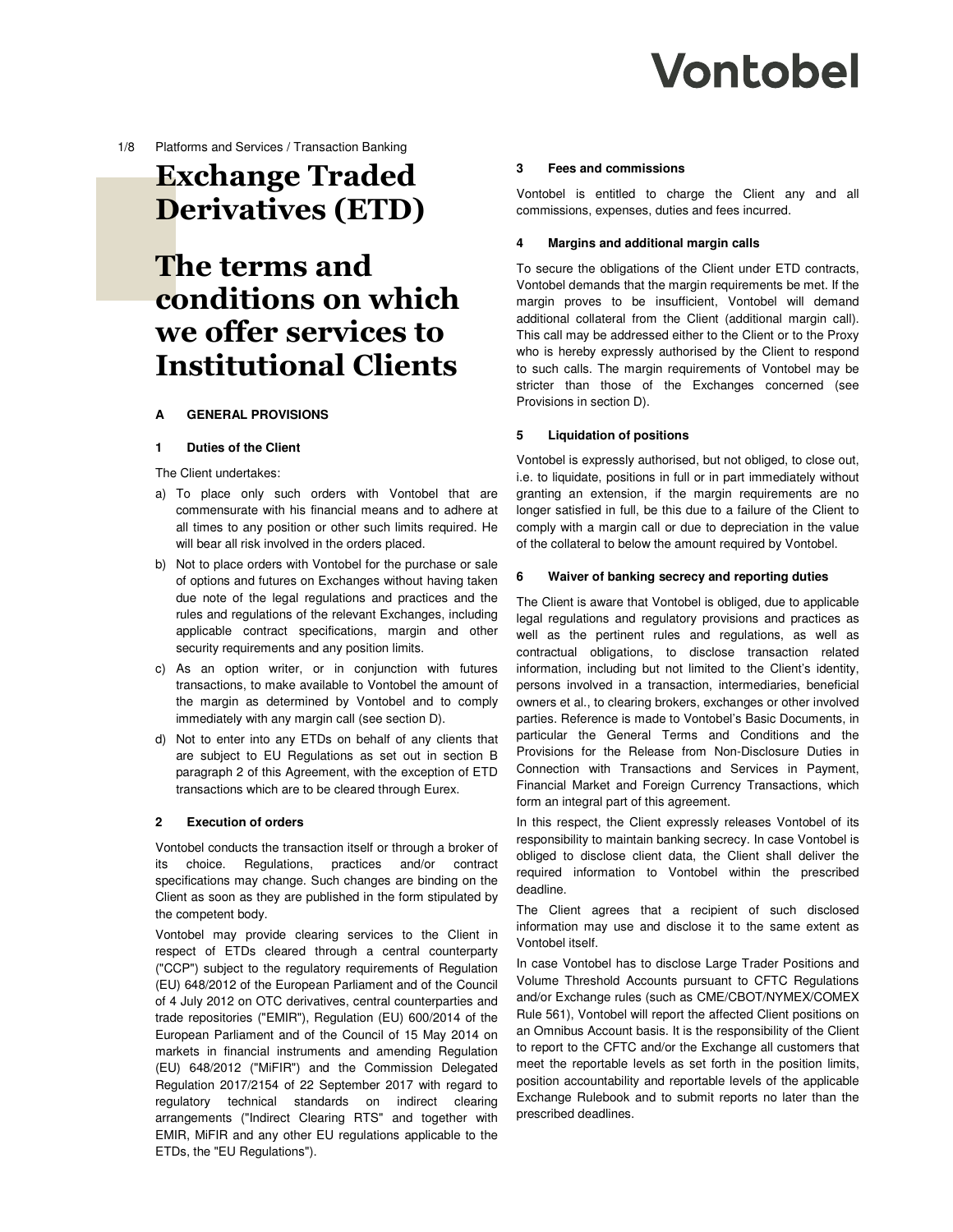#### **7 Caution**

The Client is aware that derivative financial instruments may involve risks and that these risks may change over the course of the business relationship, thereby resulting in theoretically unlimited losses. For this reason, only those clients who have corresponding knowledge and sufficient financial means available should make commitments in these financial instruments.

The brochure "Risks Involved in Trading Financial Instruments" contains information on the primary risks involved with transactions in futures and options and on the risk potential and risk structure. The Client confirms having received a copy of this brochure and having understood the various types of business and the associated risks and structures described therein.

## **B INTERMEDIATE CLEARING BROKER**

#### **1 General**

Vontobel may provide clearing services (i) through a clearing broker ("Intermediate Clearing Broker") (see Section C2 below) or (ii) acting itself as clearing broker ("Vontobel as Intermediate Clearing Broker") (see Section C3 below).

## **2 Relationship with Intermediate Clearing Broker**

Where Vontobel provides clearing services through an Intermediate Clearing Broker, this Agreement shall document the indirect clearing arrangement and Vontobel shall honour all obligations of the Client towards the Intermediate Clearing Broker with regard to such ETDs subject the indirect clearing.

The Client acknowledges that upon the occurrence of a default of Vontobel, the Intermediate Clearing Broker may communicate with the Client directly.

Notwithstanding anything in this Agreement or any prior agreement between Vontobel and the Client, in relation to ETDs which Vontobel clears on a CCP subject to the EU Regulations (for the purposes of this Section B2, the Transactions between Vontobel and the Client, the "EU Indirect Clearing Transactions" and the Transactions entered into between Vontobel and the Intermediate Clearing Broker to that effect the "CM/Bank IC Transactions"), the Client acknowledges and agrees as follows:

- (a) the Client acknowledges that the Intermediate Clearing Broker is not a party to this Agreement;
- (b) in relation to EU Indirect Clearing Transactions which relate to CM/Bank IC Transactions held through a gross omnibus indirect client account, the Client acknowledges that in the event of a default of Vontobel and subject to the satisfaction of certain conditions, the Intermediate Clearing Broker may:
	- (i) transfer the transaction(s) it has with Vontobel which are related to those EU Indirect Clearing Transactions to a replacement clearing firm ("Porting"), provided that such transfer may occur without the consent of Vontobel; or
	- (ii) close-out and/or otherwise liquidate related transactions which the Intermediate Clearing Broker has entered into with Vontobel and liquidate associated margin (without reference to the Client),

and return any balance to the Client directly ("Leapfrog**"**); or

- (iii) if Porting or Leapfrog is not successful, return the balance owed to Vontobel (if any) for the account of the Client;
- (c) the Client acknowledges that the Intermediate Clearing Broker may set its own requirements which will need to be satisfied in order for the Intermediate Clearing Broker to be able to facilitate Porting or Leapfrog and whether the Intermediate Clearing Broker may port or leapfrog is to be determined in its sole discretion. The Intermediate Clearing Broker's conditions to Porting may include:
	- (i) notice and other required information having been given to Intermediate Clearing Broker prior to any cutoff time established by the Intermediate Clearing Broker;
	- (ii) the arrangement being in compliance with applicable law and legally effective;
	- (iii) the Intermediate Clearing Broker being able to transact with the replacement clearing firm in accordance with its own internal requirements; and
	- (iv) the Intermediate Clearing Broker being indemnified and held harmless by the Client to its satisfaction;
- (d) in relation to EU Indirect Clearing Transactions which relate to CM/Bank IC Transactions held through a basic omnibus indirect client account, the Client acknowledges that:
	- (i) in the event of a default of Vontobel, the Intermediate Clearing Broker may (without reference to the Client) take steps to close-out and/or otherwise liquidate transactions related to EU Indirect Clearing Transactions which the Intermediate Clearing Broker has entered into with Vontobel alongside other transactions of other clients in the same basic omnibus indirect client account, and liquidate and apply margin associated with the account to the extent it has been provided to it;
	- (ii) in such circumstances the Intermediate Clearing Broker will be obliged to return the balance owed to Vontobel (if any) for the account of the Client; and
	- (iii) the Intermediate Clearing Broker shall do so in a timeframe it determines and in accordance with its own processes and procedures; and
- (e) the Client acknowledges and agrees that the Intermediate Clearing Broker is liable to Vontobel only and that the Intermediate Clearing Broker shall have no liability whatsoever to the Client or any other person including, without limitation, for carrying out the procedures referred to in paragraphs (b), (c) and (d) above.

#### **3 Vontobel as Intermediated Clearing Broker**

Where Vontobel is a member of a CCP and the Client acts for End Clients pursuant to Section B 1(d) above, the Client acknowledges that upon the occurrence of a default of the Client, Vontobel as Intermediate Clearing Broker may communicate with the End Client directly.

Notwithstanding anything in this Agreement or any prior agreement between Vontobel and the Client, in relation to ETDs which Vontobel clears on a CCP subject to the EU Regulations in case Vontobel as Intermediated Clearing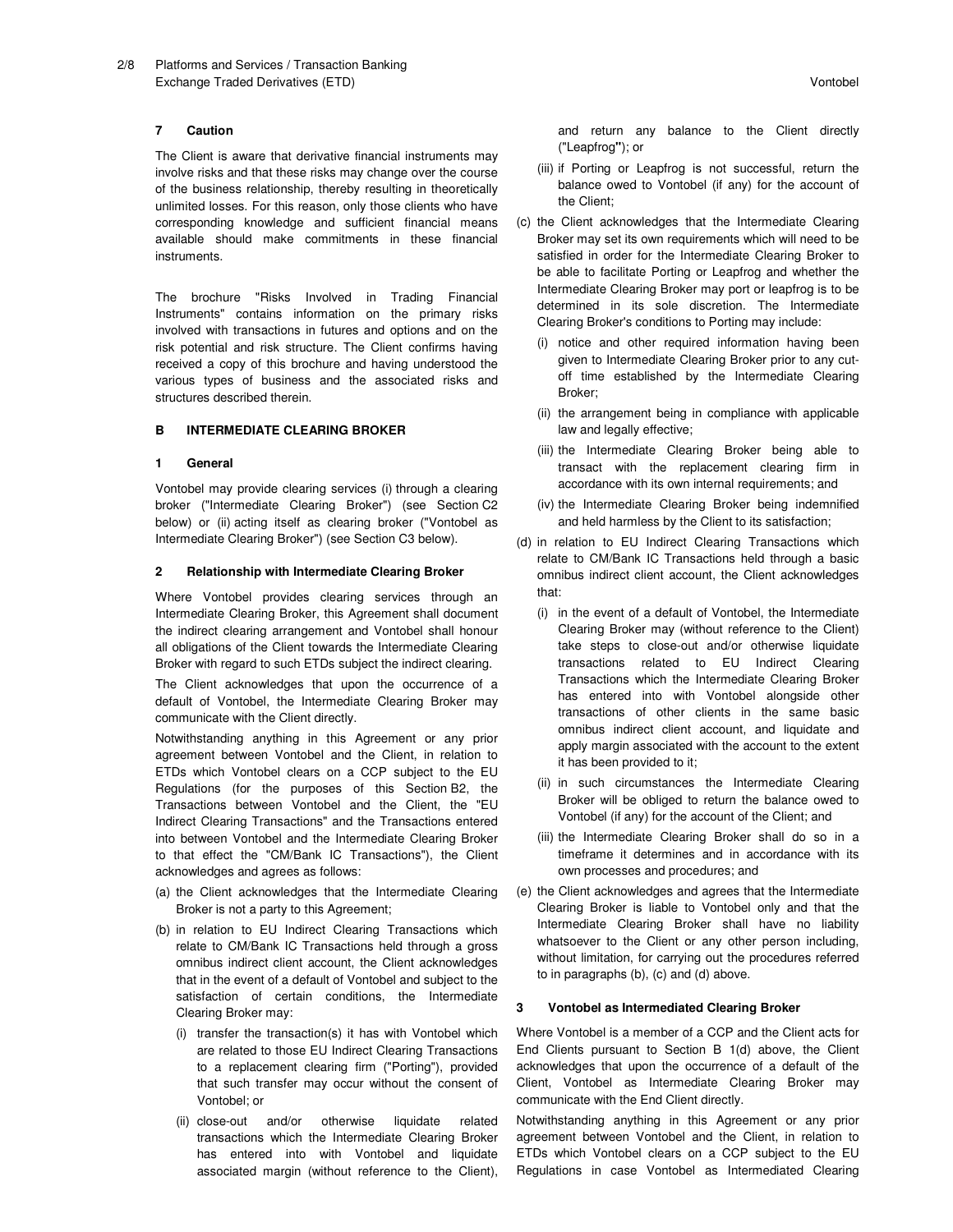Broker (for the purposes of this Section B3, the Transactions between Vontobel and the Client, the "CM/Bank IC Transactions" and the Transactions entered into by the Client with the End Clients in relation thereto the "EU Indirect Clearing Transactions"), the Client acknowledges and agrees as follows:

- (f) the Client acknowledges that the End Client is not a party to this Agreement;
- (g) in relation to CM/Bank IC Transactions held through a gross omnibus indirect client account, the Client acknowledges that in the event of a default of the Client and subject to the satisfaction of certain conditions, Vontobel as Intermediate Clearing Broker may:
	- (i) transfer the transaction(s) it has with the Client which are related to the EU Indirect Clearing Transactions to a replacement clearing firm ("Porting"), provided that such transfer may occur without the consent of the Client; or
	- (ii) close-out and/or otherwise liquidate related transactions which Vontobel as the Intermediate Clearing Broker has entered into with the Client and liquidate associated margin (without reference to the End Client), and return any balance to the End Client directly ("Leapfrog"); or
	- (iii) if Porting or Leapfrog is not successful, return the balance owed to the Client (if any) for the account of the End Client;
- (h) the Client acknowledges that Vontobel as Intermediate Clearing Broker may set its own requirements which will need to be satisfied in order for Vontobel as Intermediate Clearing Broker to be able to facilitate Porting or Leapfrog and whether Vontobel as Intermediate Clearing Broker may port or leapfrog is to be determined in its sole discretion. Such conditions to Porting or Leapfrog may include:
	- (i) notice and other required information having been given to Vontobel as Intermediate Clearing Broker prior to any cut-off time established by Vontobel as Intermediate Clearing Broker;
	- (ii) the arrangement being in compliance with applicable law and legally effective;
	- (iii) Vontobel as Intermediate Clearing Broker being able to transact with the replacement clearing firm in accordance with its own internal requirements; and
	- (iv) Vontobel as Intermediate Clearing Broker being indemnified and held harmless by the End Client to its satisfaction;
- (i) in relation to CM/Bank IC Transactions held through a basic omnibus indirect client account, the Client acknowledges that:
	- (i) in the event of a default of Client, Vontobel as Intermediate Clearing Broker may (without reference to the Client) take steps to close-out and/or otherwise liquidate transactions related to EU Indirect Clearing Transactions which Vontobel as Intermediate Clearing Broker has entered into with the Client alongside other transactions of other clients in the same basic omnibus indirect client account, and liquidate and apply margin associated with the account to the extent it has been provided to it;
- (ii) in such circumstances Vontobel as Intermediate Clearing Broker will be obliged to return the balance owed to Client (if any) for the account of the End Client; and
- (iii) Vontobel as Intermediate Clearing Broker shall do so in a timeframe it determines and in accordance with its own processes and procedures; and
- (j) the Client acknowledges and agrees that Vontobel as Intermediate Clearing Broker is liable to the Client only and that Vontobel as Intermediate Clearing Broker shall have no liability whatsoever to the End Client or any other person including, without limitation, for carrying out the procedures referred to in paragraphs (b), (c) and (d) above.

#### **4 Choice of Account**

As regards EU Indirect Clearing Transactions in case of a relationship with an Intermediate Clearing Broker (see Section B2 above) or CM/Bank IC Transactions in case of Vontobel as Intermediate Clearing Broker (see Section B3 above), the Client acknowledges to have received a disclosure document setting out the terms applicable to a basic omnibus indirect client account and a gross omnibus indirect client account, the details of the different levels of segregation and the risk associated with each type of account ("Direct Client Disclosure Document**"**) and to have understood the terms of such Direct Client Disclosure Document. To the extent that the Client does not inform Vontobel that the Client chooses a gross omnibus indirect client account, the Client will by default be deemed to have elected a basic omnibus indirect client account.

#### **5 Information**

(a) Relationship with Intermediate Clearing Broker

The Client acknowledges that:

- (i) Vontobel is obliged, following the occurrence of an event of default in respect of Vontobel, to provide the Intermediate Clearing Broker immediately upon request with such information as the Intermediate Clearing Broker requires in connection with Vontobel's provision of indirect clearing services to the Client (including, as a minimum, any information it requires to comply with the EU Regulations or other applicable regulations). This may include information about, or relating to, the Client; and
- (ii) Vontobel is obliged to provide a copy of these terms to the Intermediate Clearing Broker which may.

Notwithstanding any of these terms, the Client consents to disclosure of any information and data referred to in this paragraph by Vontobel or its affiliates to their agents and service providers, including the relevant Intermediate Clearing Broker or CCP.

(b) Vontobel as Intermediated Clearing Broker

The Client confirms to have received the relevant consents from the End Client for the purposes of the disclosure of any information and data to be disclosed by the Client or its affiliates to Vontobel as Intermediate Clearing Broker or to a CCP, including: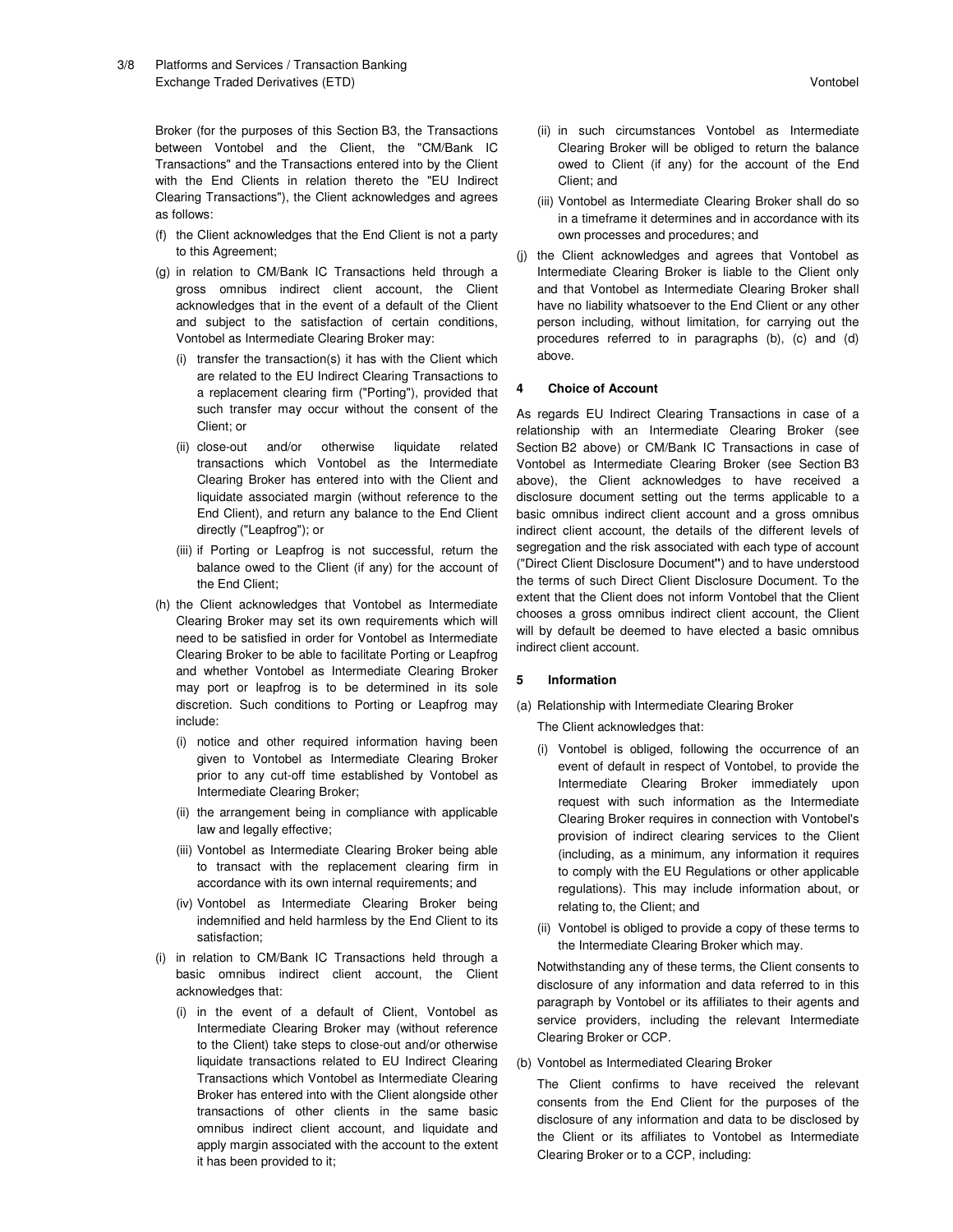- (i) providing to Vontobel as Intermediate Clearing Broker, following the occurrence of an event of default in respect of the Client, immediately upon request with such information as Vontobel as Intermediate Clearing Broker requires in connection with the Client's provision of indirect clearing services to the End Client (including, as a minimum, any information it requires to comply with the EU Regulations or other applicable regulations). This may include information about, or relating to, the End Client; and
- (ii) providing to Vontobel as Intermediate Clearing Broker a copy of the terms governing the indirect clearing services provided by the Client to the End Client, provided that such terms may be redacted to omit commercial terms and the identity of the End Client, showing only aspects relevant to the indirect clearing service.

#### **6 Change of Account**

The Client may request a change in the type of client account in Vontobel's books and records and in the accounts with the Intermediate Clearing Broker or the CCP used to clear ETDs and related margin. Vontobel is only obliged to make that change subject to the Client agreeing any further contractual arrangements that may be required and meeting any other requirements of Vontobel that may apply in order for Vontobel to facilitate any change in that indirect client account election.

## **C PROVISIONS RELATING TO THE COLLATERALIZATION OF ETDs**

### **1 Collateralization requirements**

Entering into Transactions by the Client requires that the Client has deposited with Vontobel Permitted Collateral (as defined in Section D.4.2) with an Applicable Collateral Value (as defined in Section D.4.3) of no less than the Minimum Collateral Deposit as defined in Appendix II (Permitted Collateral) which remains in Vontobel's custody. The deposit amount serves to secure claims of Vontobel arising from or in connection with Transactions pursuant to Section D.4.1 as well as generally to secure against any misconduct of the Client, for liability claims, and for settlement risks arising from or in connection with the ETD trades done on behalf of the Client.

The Client can request in writing from Vontobel at any time that the deposit amount be reduced. Vontobel shall reply to the Client's request within a reasonable period and shall not deny it without providing reasons. If Vontobel consents to a reduction, then the re-transfer of the collateral no longer required shall occur according to the principles set forth in Section D.4.9 and in observance of the re-transfer period specified therein. Vontobel is authorized to adjust the deposit amount unilaterally at any time by providing three (3) business days prior written notice to the Client.

#### **2 Margin requirements, Total Margin Requirements**

Vontobel shall specify the margin requirements for ETD trades at its own discretion and can adjust them unilaterally at any time. Vontobel shall factor in the respective margin

requirements of the brokers, exchanges and clearing houses at which the ETD trades are effected. Vontobel shall notify the Client of adjustments as quickly as reasonably possible and in case of deviations from the margin requirements of the brokers, exchanges or clearing houses, shall justify such deviations to the Client upon request.

The Client expressly acknowledges that the margin requirements can change for various reasons, such as (i) due to the conclusion of Transactions or (ii) due to changed risk parameters in the calculation of margin requirements (e.g., change in the risk structure or risk measurement of a Transaction or in the risk measurement methods used by the brokers, exchanges or clearing houses).

The total of the margin requirements pursuant to this Section D.2 is defined as the total margin requirement for ETD trades ("Total Margin Requirement"). The Total Margin Requirement only covers the initial margin. The so called "variation margin" will be charged or credited with respect to ETD trades carried out by the Client on the respective cash account. Any debit balances shall be cleared by the Client on the same day by no later than 4:00 PM provided that Vontobel has given notice by the time set out in Appendix III (SLA Exchange Traded Derivatives).

## **3 Limit**

The Client is only permitted to execute ETD trades as long as the Total Margin Requirement does not exceed the maximum amount agreed upon for ETD trades (the "Limit").

The Client shall notify Vontobel without undue delay whenever the Limit is exceeded. Vontobel shall likewise notify the Client without undue delay whenever it detects that the Limit is exceeded.

Whenever the Limit is exceeded, Vontobel is authorized to suspend ETD trades at any time to the full extent, and is obligated to inform the Client as quickly as reasonably possible of any such suspension of transactions.

Whenever the Limit is exceeded, the Client is obligated (a) to remedy the exceeding amount on the same trading day (or in case of an overrun after closing, at the beginning of the next trading day) by making a corresponding reduction in the Total Margin Requirement (e.g., by settlement of trades) and (b) to immediately exhaust all factual and legal remedies in order to avoid the hazard of any damage or to minimize to the extent possible any damage that may have already occurred. Details (such as relevant business hours and factoring in clearing times) are set forth in the SLA in Appendix III (SLA Exchange Traded Derivatives).

The Client expressly acknowledges that all procedures and effects prescribed in this Agreement that must be taken into account in case of a short cover of the Total Margin Requirement shall al-so apply in case of any exceedance of the Limit.

The Client can request in writing from Vontobel at any time that the Limit is increased. Vontobel shall reply to the Client's request within a reasonable period and shall not deny it without providing reasons. If Vontobel consents to an increase of the Limit, the Client is only authorized to enter into Transactions using the increased amount once it has deposited in the amount of the balance applicable Permitted Collateral (as defined in Section D.4.2) with an Applicable Collateral Value (as defined in Section D.4.3) with Vontobel.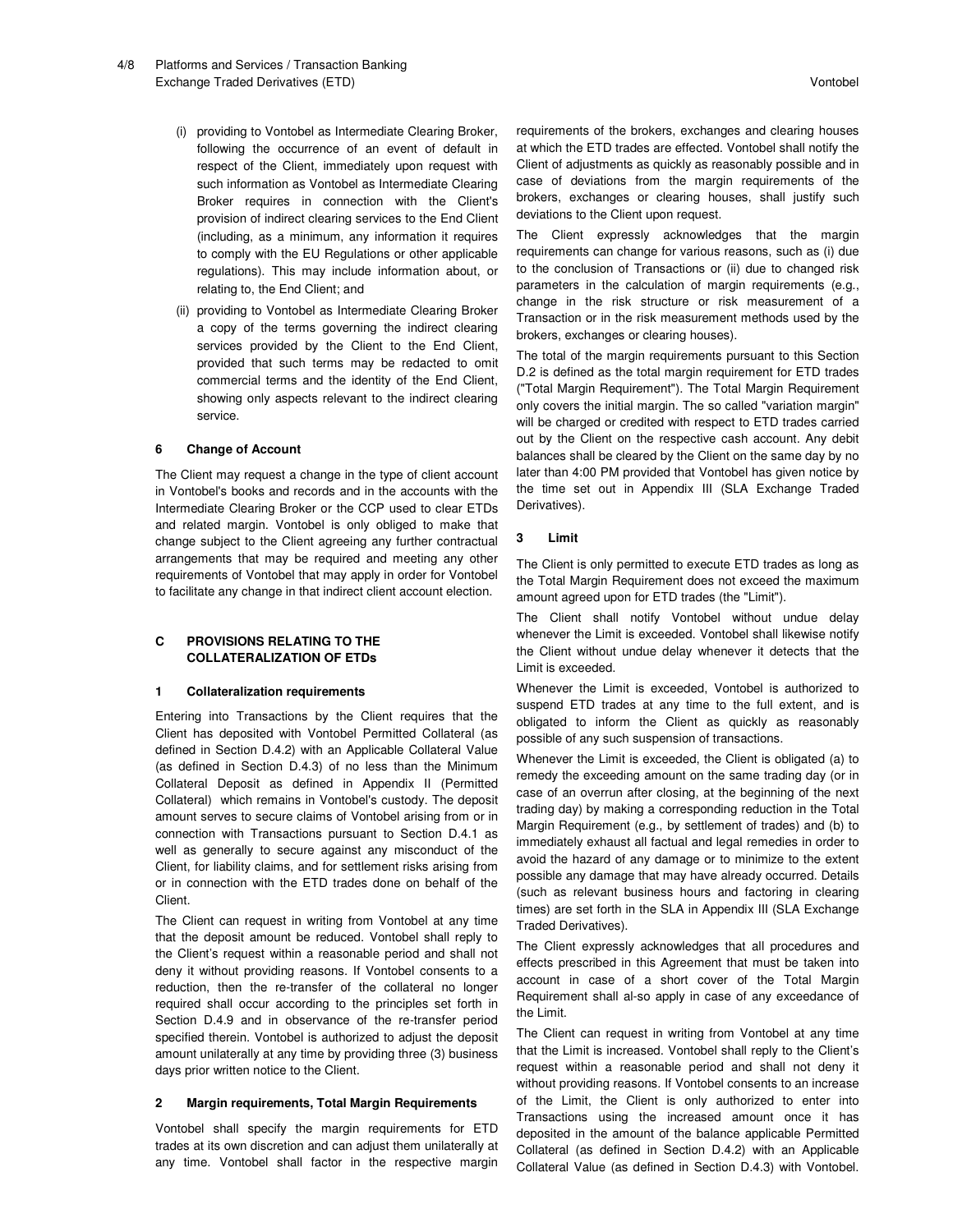Vontobel is authorized to adjust the Limit unilaterally at any time by providing three (3) business days prior written notice to the Client.

## **4 Securing Vontobel's Claims**

4.1 Security assignment to secure the Total Margin Requirement

In order to secure all present or future claims of Vontobel, specified or yet to be specified, arising from or in connection with Transactions, the Client agrees to transfer ownership of Permitted Collateral (as defined in Section D.4.2) to Vontobel as security, so that the Applicable Collateral Value (as defined in Section D.4.3) of this collateral is at all times at least equal to the specific Total Margin Requirement calculated minimum once a day by Vontobel.

The corresponding Permitted Collateral shall be transferred or assigned from the Client to the account or securities account designated by Vontobel, and the Client shall undertake all actions necessary to legally validly transfer ownership in the collateral. For all collateral to be transferred by assignment, this Agreement is and shall be construed as a written assignment agreement, and for book-entry securities, this Agreement is and shall be construed as granting to Vontobel the right to be able to freely dispose of such securities in its own name and for its own account. Vontobel shall only commence trading in ETDs once all of the collateral has been legally transferred or assigned to it.

4.2 Permitted Collateral

The cash and collateral pursuant to Appendix II (Permitted Collateral) qualify as permitted collateral ("Permitted Collateral").

Collateral that was Permitted Collateral at the time of security assignment but loses its qualification as Permitted Collateral at a later time no longer has any Applicable Collateral Value (as defined in Section D.4.3), for which reason Vontobel can immediately trigger a Margin Call pursuant to Section D.4.5. As soon as the Client has transferred the additional Permitted Collateral to rein-state complete cover of the Total Margin Requirement using the procedure of Section D.4.5, the collateral no longer qualifying as Permitted Collateral shall be transferred back to the Client in return.

The Client shall take all steps necessary for Vontobel to acquire legal ownership of the collateral to be transferred. This shall particularly include delivery of the collateral, legally valid blank endorsement of collateral transferable by endorsement, and any further declarations of assignment that may be necessary.

4.3 Applicable Collateral Value of the Permitted Collateral

The applicable collateral value of the Permitted Collateral to be transferred based on this Section D.4 shall be determined pursuant to the collateral values set

forth in Appendix II (Permitted Collateral) (the "Applicable Collateral Value").

4.4 Security assignment in case of an increase in the Total Margin Requirement

If the Total Margin Requirement increases (for the reasons set forth in Section D.1 or for other reasons) and if for this reason it is no longer covered entirely by legally validly transferred Permitted Collateral with a sufficient Applicable Collateral Value, then the Client is obligated to transfer additional Permitted Collateral to Vontobel so that the Total Margin Requirement is again covered entirely by Permitted Collateral with a sufficient Applicable Collateral Value. However, in order to avoid unnecessary transfers of collateral, a Minimum Transfer Amount as defined in Appendix Appendix II (Permitted Collateral) applies. As soon as a short cover of the Total Margin Requirement occurs, Permitted Collateral with an Applicable Collateral Value equal to no less than the Minimum Transfer Amount rounded up by the Rounding Amount as defined in Appendix II (Permitted Collateral) shall be transferred to remedy the short cover.

In case of a short cover under this Section D.4.4, Vontobel is authorized to suspend the execution of Transactions until Permitted Collateral with an Applicable Collateral Value equal to no less than the Minimum Transfer Amount or a multiple thereof has been transferred by the Client and received by Vontobel.

4.5 Security assignment in case of a reduction in the Applicable Collateral Value (Margin Call)

If the Applicable Collateral Value of the provided collateral falls short of the Total Margin Amount to be secured less the Minimum Transfer Amount, then, upon first request by Vontobel, the Client shall, on the same trading day, either (a) transfer to Vontobel additional Permitted Collateral with an Applicable Collateral Value equal to the Minimum Transfer Amount rounded up by the Rounding Amount as defined in Appendix II (Permitted Collateral) or (b) reduce the margin requirement by the corresponding amount (e.g., by settling trades). Details (such as relevant business hours and relevant clearing times) are set forth in the SLA in Appendix III (SLA Exchange Traded Derivatives).

In case of a short cover under this Section D.4.5, Vontobel is authorized to suspend the execution of Transactions until Permitted Collateral with an Applicable Collateral Value equal to no less than the Minimum Transfer Amount or a multiple thereof has been transferred by the Client and received by Vontobel.

#### 4.6 Replacement of Collateral

The Client is entitled to replace collateral provided for the benefit of Vontobel with other Permitted Collateral as long as this new Permitted Collateral is at least equal in value to the Applicable Collateral Value of the collateral to be replaced. Replacement of collateral shall occur simultaneously as quickly as possible, but no later than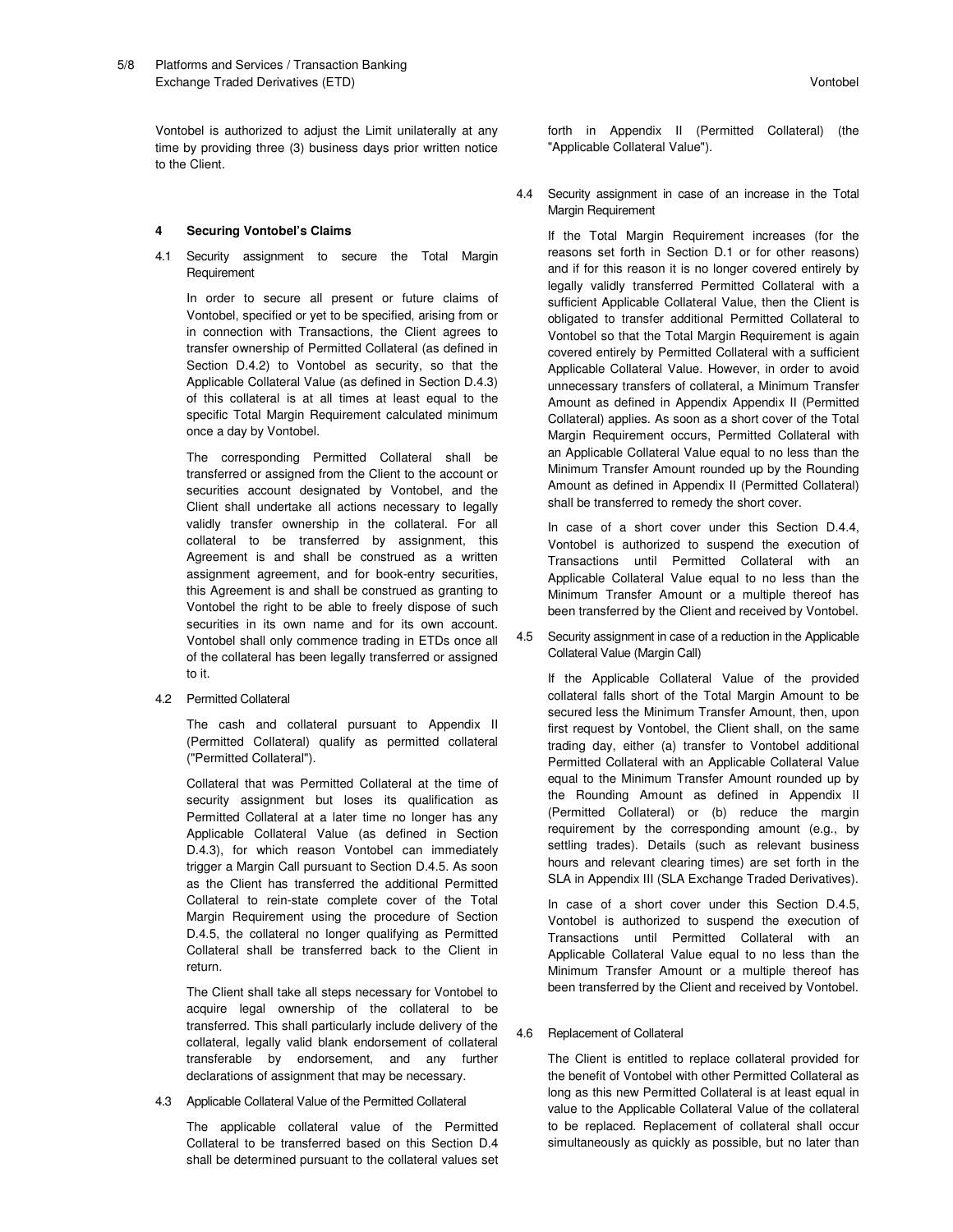within the period specified in Appendix III (SLA Exchange Traded Derivatives).

4.7 Warranty by Client

The Client warrants to Vontobel that Vontobel will acquire full and unencumbered ownership of all collateral transferred to Vontobel and that no claims, privileges, liens, option rights, or any other third-party rights exist with respect to such collateral. The Client agrees to indemnify Vontobel to the fullest extent if any such third-party rights should exist and Vontobel should suffer any loss as a consequence thereof in conjunction with the liquidation of the collateral.

This warranty shall apply for the entire period of this Agreement and anew for each additional or new provision of collateral and for each replacement of collateral made under this Agreement.

4.8 Use of Collateral

The Client expressly acknowledges that Vontobel can transfer the assigned collateral as collateral to Vontobel's counterparties to whom Vontobel is obligated to provide collateral.

If the Client does not comply with its obligations arising under this Agreement with regard to Transactions (including the Client's liability obligations and indemnification of Vontobel by the Client pursuant to this Agreement with regard to Transactions), then Vontobel is entitled but not obligated to privately liquidate the collateral assigned as security at its own discretion (right of private sale) or to acquire unrestricted ownership by buying the collateral.

The decision as to the procedure, the timing, and the location at which the collateral will be liquidated shall be at the sole discretion of Vontobel. The Client shall be liable to Vontobel for Vontobel's actual costs and expenses resulting from any sale of the collateral. Vontobel can sell the collateral regardless of any other collateral, guarantees, or security that may exist.

#### 4.9 Re-Assignment of Collateral

The Client is entitled to reduce the Total Margin Amount at any time by settlement of ETD transac-tions. In case of such a reduction, a duty of Vontobel to return the collateral provided on the basis of Section D.4 will only exist insofar as:

(i) The Deposit Amount pursuant to Section D.1 is not reduced below the limit by the re-assignment of the

#### collateral;

- (ii) Vontobel has no open claims against the Client arising from or in connection with Transactions the payment period of which has expired; and
- (iii) The amount of the collateral to be reassigned is equal to at least the Minimum Transfer Amount of

CHF 200'000 (two hundred thousand Swiss francs) or a multiple thereof.

If the foregoing requirement (ii) is only partially satisfied, then the collateral will be reassigned to the Client in proportion to the amount that has been settled.

Upon termination of this Agreement with regard to Transactions, all collateral shall be returned. If Vontobel asserts claims against the Client arising from or in connection with Transactions, however, then Vontobel is permitted to retain collateral in a corresponding amount.

Vontobel shall satisfy any claim to return by the Client pursuant to this Section D.4.9 as quickly as reasonably possible (best efforts), but no later than within the period set forth in Appendix III (SLA Exchange Traded Derivatives).

This duty of re-assignment relates only to the reassignment of the same type and the same quantity as the securities assigned as collateral and not specifically to the individual securities assigned as collateral. If reassignment is impossible, the Client can assert a corresponding claim.

#### **D NETTING**

- 1. If an Event of Default occurs with regard to a Party, the non-defaulting Party may exercise its rights under Section E.2 below, except that in the case of the occurrence of any Insolvency Event of Default, the provisions of Section E.3 below shall apply.
- 2. Subject to Section E.3, at any time following the occurrence of an Event of Default, the non-defaulting Party may, by notice to the defaulting Party:
	- (i) specify a Liquidation Date for the termination and liquidation of all open Transactions in accordance with the provisions of Section E.4 below ("Liquidation Date");
	- (ii) liquidate, sell or close out, all or some of the Transactions by entering into offsetting Transactions with the result that each Party's obligations under the Transactions to be offset shall automatically and immediately be terminated upon entering into the offsetting Transactions, except for any settlement payment due from one Party to the other in respect of such closed out Transactions and the return of the relevant margin assets; and/or
	- (iii) cancel any open instructions for the entering into Transactions.
- 3. The date of the occurrence of an Insolvency Event of Default shall automatically constitute a Liquidation Date, without the need for any notice by the non-defaulting Party and Section E.4 below shall apply.
- 4. Upon the occurrence of a Liquidation Date:
	- (i) neither Party shall be obliged to make any further payments or deliveries under any Transaction which would, but for this Section E.4, have fallen due for per-formance on or after the Liquidation Date and such obligations shall be satisfied by settlement (whether by payment, set-off or otherwise) of the Liquidation Amount;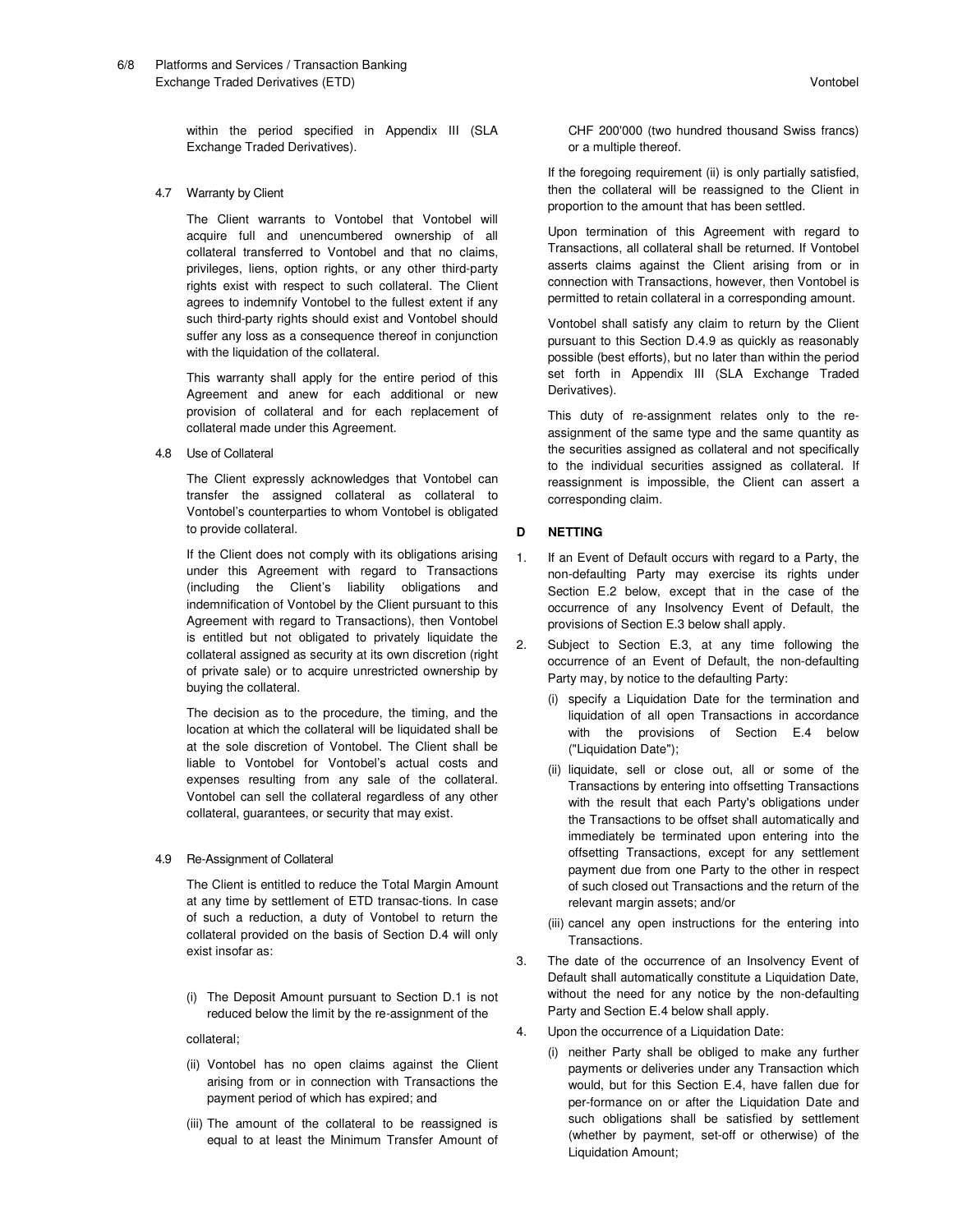- 7/8 Platforms and Services / Transaction Banking Exchange Traded Derivatives (ETD) Vontobel
	- (ii) the non-defaulting Party shall (on, or as soon as reasonably practicable after, the Liquidation Date) determine, in respect of each open Transaction, its total cost, loss or, as the case may be, gain, in each case expressed in the termination currency (and, if appropriate, including any loss of bargain, cost of funding or, without duplica-tion, cost, loss or, as the case may be, gain as a result of the termination, liquida-tion, obtaining, performing or re-establishing of any hedge or related trading position) as a result of the termination, pursuant to this Agreement, of each payment or delivery which would otherwise have been required to be made under such Transaction (assuming satisfaction of each applicable condition precedent and having due regard, if appropriate, to such market quotations published on, or official settlement prices set by the relevant Exchange as may be available on, or immediately preceding, the date of calculation); and
	- (iii) the non-defaulting Party shall treat each cost or loss to it, determined as above, as a positive amount and each gain by the non-defaulting Party, as a negative amount and aggregate all of such amounts to produce a single, net positive or negative amount, denominated in the termination currency (the "Liquidation Amount").
	- (iv) If the Liquidation Amount is a positive amount, the defaulting Party shall pay it to the non-defaulting Party and if it is a negative amount, the nondefaulting Party shall pay such amount to the defaulting Party. The non-defaulting Party shall notify the defaulting Party of the Liquidation Amount, and by whom it is payable, immediately after the calculation of such amount.
	- (v) The amount payable by either Party to the other pursuant to this Section E.4 shall be paid by the close of business on the fifth (5th) business day following the noti-fication under (iv) above. Any such amount which is not paid on the due date shall bear interest at such reasonable rate as the nondefaulting Party may select.
	- (vi) For the purposes of any calculation, the nondefaulting Party may convert amounts denominated in any other currency into the termination currency at such rate prevailing at the time of the calculation as the non-defaulting Party shall reasonably select.
	- (vii) The rights under this Section E.4 shall be in addition to, and not in limitation or exclu-sion of, any set-off and other rights, which the non-defaulting Party may have (whether by agreement, operation of law or otherwise). Vontobel may apply any margin provided to it by the Client to satisfy any amount owed to Vontobel by the Client pursuant to this section E.4, provided that any claim of the Client regarding the return of margin provided by way of title transfer from the Client to Vontobel shall be deducted from the amount owed to Vontobel when calculating the Liquidation Amount and the Client's claim regading the return of collateral shall be reduced to the net amount after such deduction.
- 5. The occurrence of any of the following events with respect to a Party to this Agreement shall constitute an event of default (an "Event of Default") with respect to such Party:
	- (i) failure by a Party to make, when due, any payment or delivery as required under the terms of the Agreement, provided that such failure is not remedied on or before the first business day after notice of such failure is given to the defaulting Party;
	- (ii) failure by a Party to perform any other obligation than those referred to under (i) above under the Agreement if such failure is not remedied on or before thirty (30) business days after notice of such failure is given to the defaulting Party;
	- (iii) any representation made or repeated or deemed to have been made or repeated under the Agreement by a Party proves to have been incorrect or misleading when made or repeated or deemed to have been made or repeated;
	- (iv) failure by a Party to the Agreement to perform any obligation under any other agreement entered into between the Parties to the Agreement if such failure is not remedied on or before twenty (20) business days after notice of such failure is given to the defaulting Party;
	- (v) a regulatory authority or court withdraws a Party licence or prohibits such Party to carry on its business;
	- (vi) a legal or economic restructuring of a Party (including, but not limited to, any merger, take-over or spin-off) which results in a material deterioration of its creditworthiness;
	- (vii) an application is made for the institution of any composition proceedings or any measures set out under (x) or (xi) below or for any similar insolvencyrelated proceedings in respect of a Party, provided that such process is not dismissed, discharged or stayed within fifteen (15) business days of the institution thereof;
	- (viii) a secured Party takes possession of all or substantially all of the assets of a Party or a creditor institutes debt enforcement proceedings regarding the seizing, the se-questration or the attachment of such assets, provided that such process is not dismissed, discharged or stayed within fifteen (15) business days of the institution thereof;
	- (ix) a Party becomes insolvent or is unable to pay its debts or admits its inability generally to pay its debts as they become due;
	- (x) in respect of a party licensed as a bank under the Swiss Federal Banking Act or as a securities firm under the Swiss Financial Institutions Act, the Swiss Financial Market Supervisory Authority (FINMA) institutes with respect to such party either (i) reorganisation measures affecting rights of creditors generally or (ii) protective measures to the effect of prohibiting it to make or receive payments or settle se-curities transactions, terminating its business operations or granting a payment moratorium; or